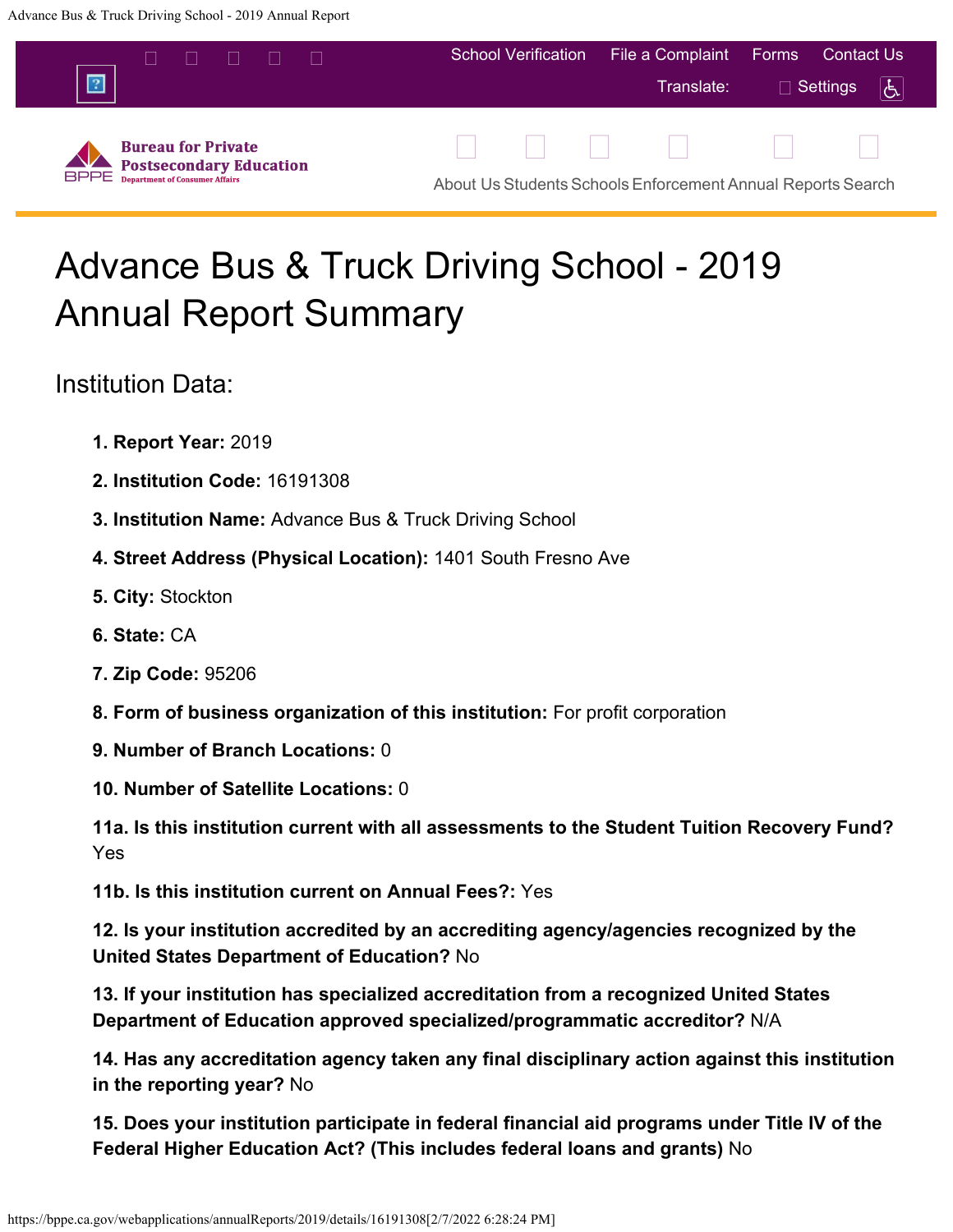**16. Does your institution participate in veterans' financial aid education programs?** No

**17. Does your institution participate in the Cal Grant program?** No

**18. Is your institution on California`s Eligible Training Provider List (ETPL)?** Yes

**19. Is your institution receiving funds from the Work Innovation and Opportunity Act (WIOA) Program?** Yes

**20. Does your Institution participate in, or offer, any other state or federal government financial aid programs? (i.e., vocational rehab…)** Yes

**20a. You indicated "Yes" for #20, please provide the name of the financial aid program below:** Vocational Rehabilitation

**21. Provide the percentage of institutional income during this Reporting Year that was derived from public funding:** 2

**22. Does your Institution participate in, or offer any non-government financial aid programs? (i.e., private grants/loans, institutional grants/loans):** No

**23. The percentage of institutional income in the reporting year that was derived from any non-government financial aid:** 0

**24. Enter the most recent three-year cohort default rate reported by the U.S. Department of Education for this institution, if applicable:** 0

**25. Provide the percentage of the students who attended this institution during this Reporting Year who received federal student loans to help pay their cost of education at the school:** 0

**27. Total number of students currently enrolled at this institution. Indicate the number of students attending and/or enrolled in all programs at your institution (minus the number of students who cancelled during the cancellation period) January 1st through December 31st:** 121

**28. Number of Doctorate Degree Programs Offered? Indicate the number of Doctorate degree Programs the institution offered for the reporting year. (Number of Programs not Students):** 0

**29. Number of Students enrolled in Doctorate programs at this institution? Indicate the number of students enrolled and/or active in all Doctorate programs at your institution as of January 1st through December 31st, minus the number of students who cancelled during the cancellation period:** 0

**30. Number of Master Degree Programs Offered? Indicate the number of Master degree Programs the institution offered for the reporting year. (Number of Programs not Students):** 0

**31. Number of Students enrolled in Master programs at this institution? Indicate the number of students enrolled and/or active in all Master programs at your institution as of**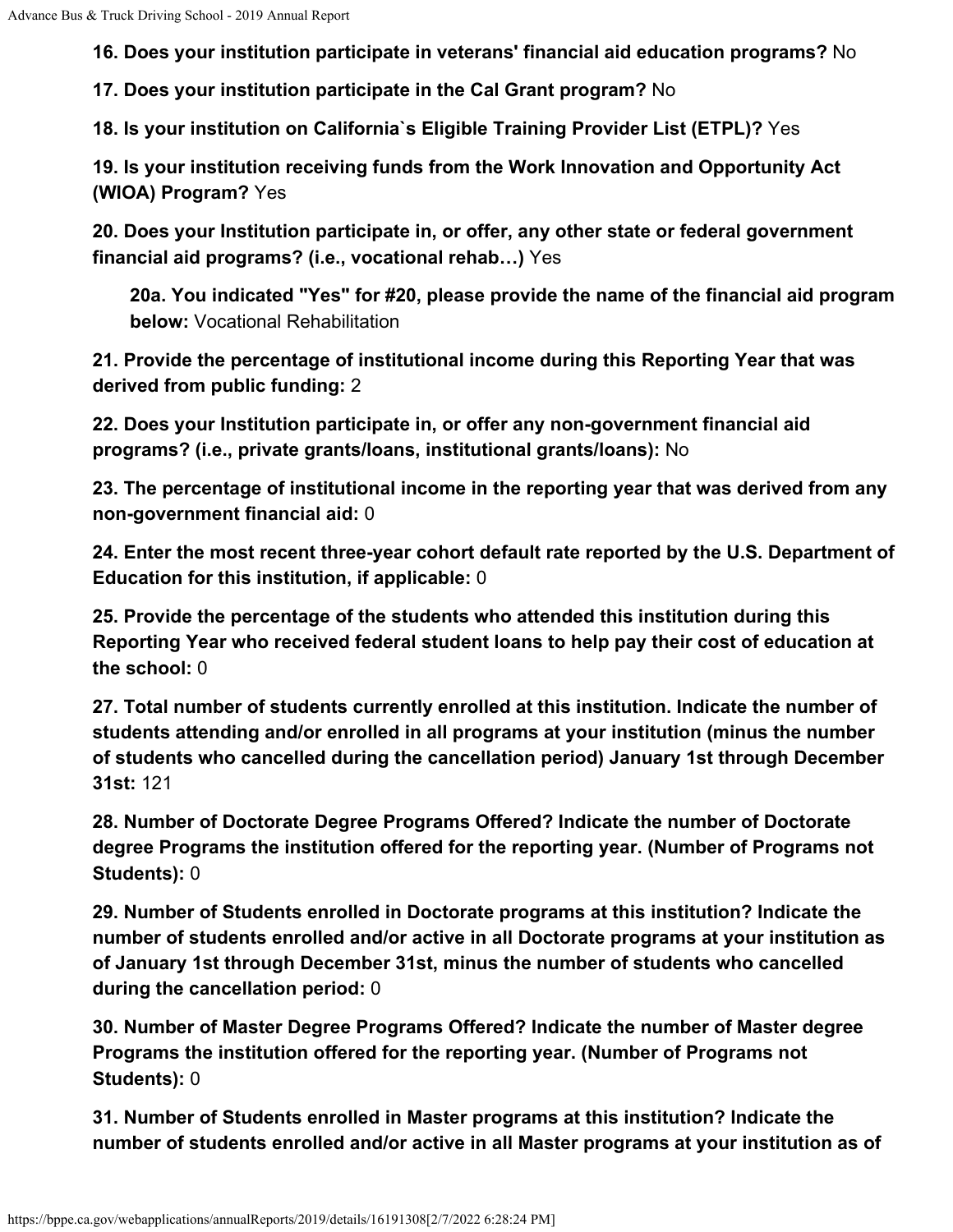**January 1st through December 31st, minus the number of students who cancelled during the cancellation period:** 0

**32. Number of Bachelor Degree Programs Offered? Indicate the number of Bachelor degree Programs the institution offered for the reporting year. (Number of Programs not Students):** 0

**33. Number of Students enrolled in Bachelor programs at this institution? Indicate the number of students enrolled and/or active in all Bachelor programs at your institution as of January 1st through December 31st, minus the number of students who cancelled during the cancellation period:** 0

**34. Number of Associate Degree Programs Offered? Indicate the number of Associate degree Programs offered for the reporting year. (Number of Programs not Students) :** 0

**35. Number of Students enrolled in Associate programs at this institution? Indicate the number of students enrolled and/or active in all Associate programs at your institution as of January 1st through December 31st, minus the number of students who cancelled during the cancellation period:** 0

**36. Number of Diploma or Certificate Programs Offered? Indicate the number of Diploma or Certificate Programs offered for the reporting year. (Number of Programs not Students):** 4

**37. Number of Students enrolled in diploma or certificate programs at this institution? Indicate the number of students enrolled and/or active in all diploma/certificate programs at your institution as of January 1st through December 31st, minus the number of students who cancelled during the cancellation period:** 121

**Institution's Website:** www.advancebustruck.com

[School Performance Fact Sheet](https://bppe.ca.gov/webapplications/annualReports/2019/document/1E662835-AACA-4C56-A63D-B5559DF2C707)

**[Catalog](https://bppe.ca.gov/webapplications/annualReports/2019/document/E9CFCF3D-E57C-4AB6-B347-AE4465FF9524)** 

# Program Data:

- **1. Report Year:** 2019
- **2. Institution Code:** 16191308
- **3. Institution Name:** Advance Bus & Truck Driving School
- **4. Name of Program:** Advanced Refresher program Class A or B
- **5. Program Level:** Diploma/Certificate

**6. Select the Classification of Instructional Programs (CIP) Code that applies to this educational program:** 49.0205 - Truck and Bus Driver/Commercial Vehicle Operation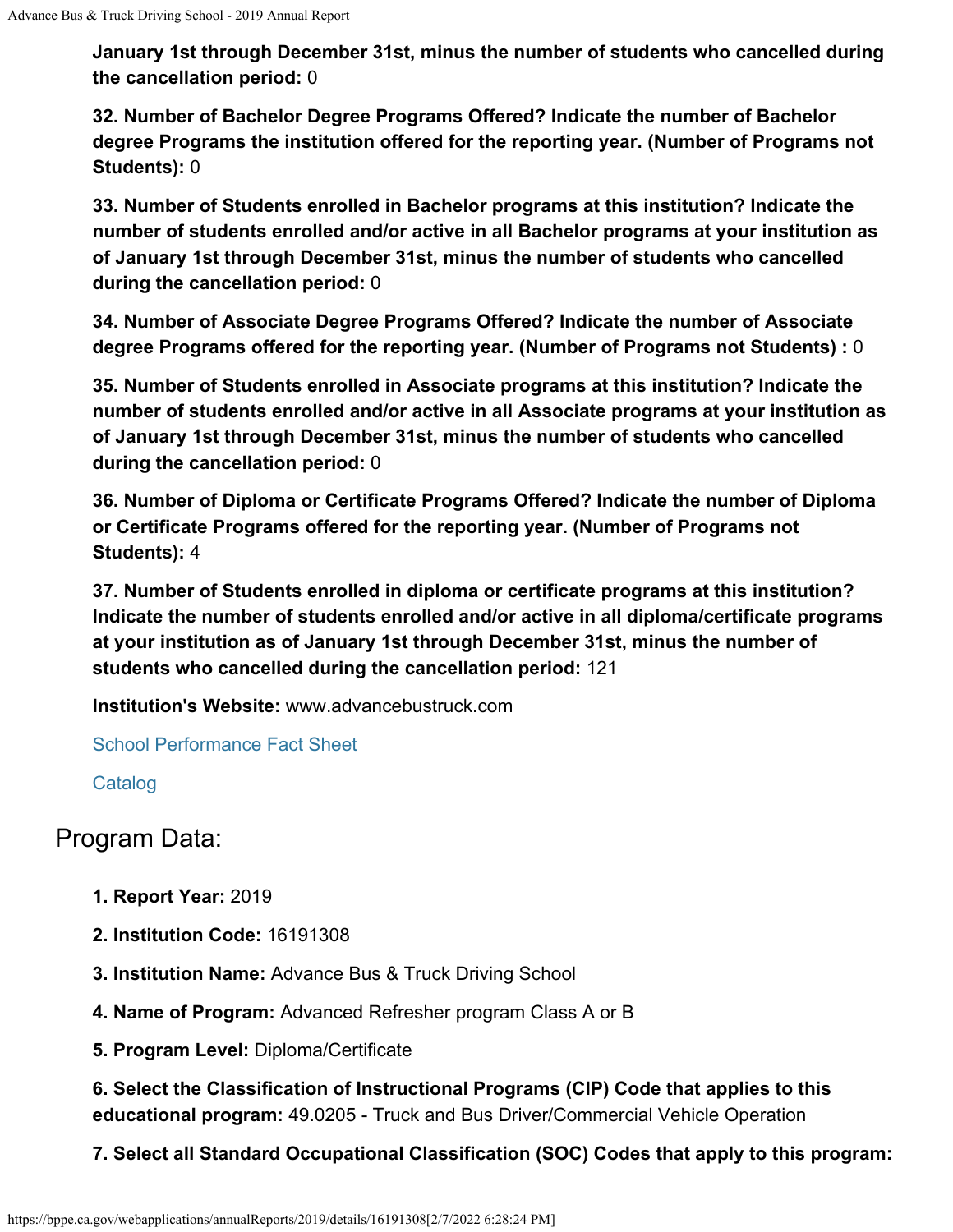53-3032 - Heavy and Tractor-Trailer Truck Drivers53-3052 - Bus Drivers, Transit and Intercity,

**8. Number of Degrees, Diplomas or Certificates Awarded:** 0

**9. Total Charges for this Program:** \$3,250.00

**10. The percentage of enrolled students in the reporting year receiving federal student loans to pay for this program:** 0

**11. The percentage of graduates in the reporting year who took out federal student loans to pay for this program:** 0

**12. Number of Students Who Began the Program:** 0

**13. Number of Students Available for Graduation:** 0

- **14. Number of On-time Graduates:** 0
- **15. Completion Rate:** N/A
- **16. 150% Graduates?:** 0
- **17. 150% Completion Rate:** N/A

**18. Is the above data taken from the Integrated Postsecondary Education Data System (IPEDS) of the United States Department of Education?:** No

- **19. Graduates Available for Employment:** 0
- **20. Graduates Employed in the Field:** 0
- **21. Placement Rate:** N/A
- **22. Graduates employed in the field**

**22a. 20 to 29 hours per week:** 0

- **22b. at least 30 hours per week:** 0
- **23. Indicate the number of graduates employed**

**23a. In a single position in the field of study:** 0

**23b. In concurrent aggregated positions in the field of study (2 or more positions at the same time):** 0

**23c. Freelance/self-employed:** 0

**23d. By the institution or an employer owned by the institution, or an employer who shares ownership with the institution:** 0

**24. Does this "Program" lead to a certificate or degree related to one or more of the following allied health professionals that requires clinical training?:** No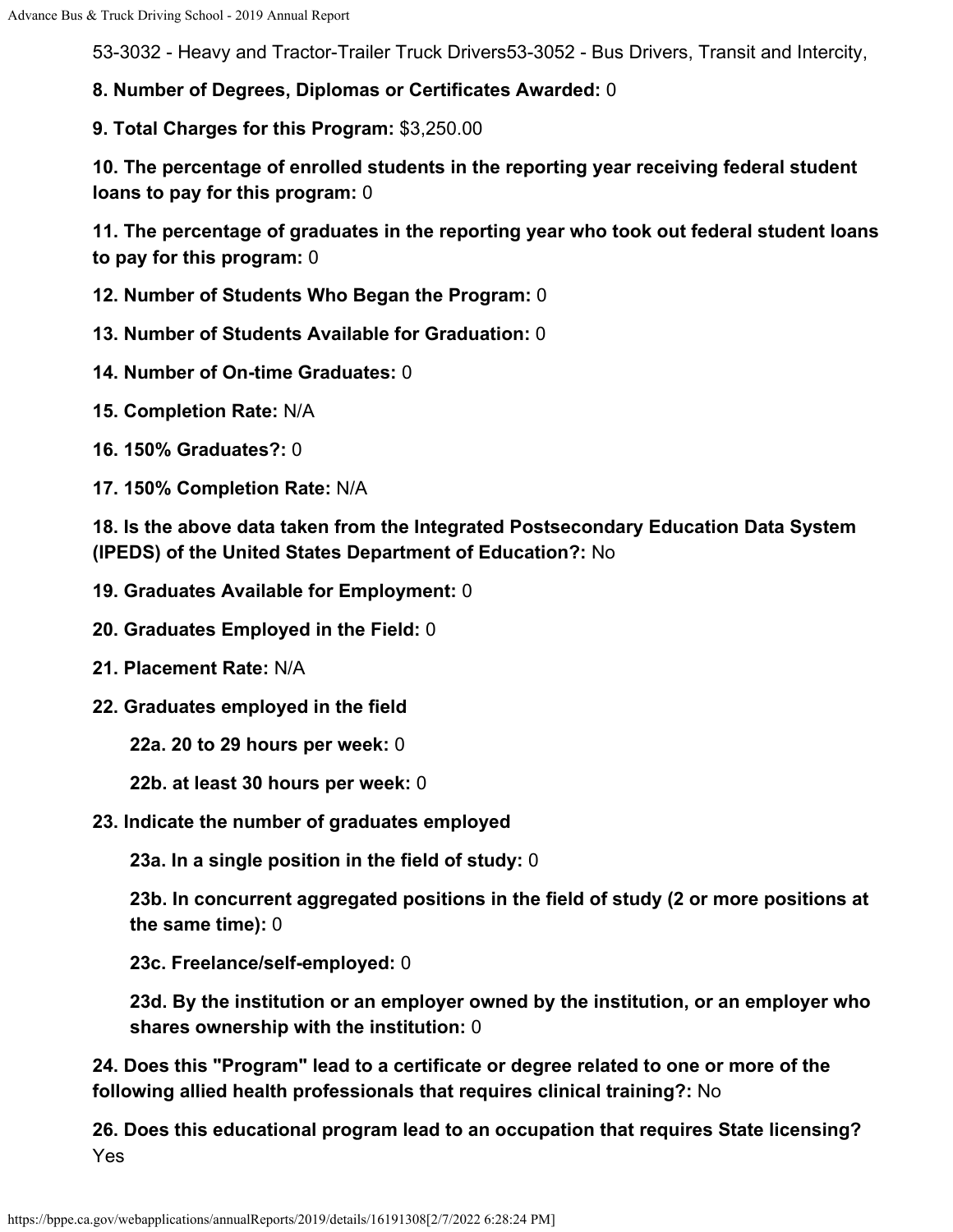**Name of Option/Requirement (1):** Class A driver

**Name of Option/Requirement (2):** Class B driver

**Name of Option/Requirement (3):** N/A

**Name of Option/Requirement (4):** N/A

## **Exam Passage Rate Data - 2019**

**27. Name of the State licensing entity that licenses this field:** CA Department of Motor vehicles

- **28. Name of State Exam:** CA commercial license driver
- **29. Number of Graduates Taking State Exam:** 0
- **30. Number Who Passed the State Exam:** 0
- **31. Number Who Failed the State Exam:** 0
- **32. Passage Rate:** N/A
- **33. Is this data from the State licensing agency that administered the exam?:** No

**34. Provide a description of the process used for Attempting to Contact Students:** institution provides use of vehicle for testing

#### **Exam Passage Rate Data - 2018**

**35. Name of the State licensing entity that licenses this field:** CA department of Motor vehicles

- **36. Name of State Exam:** CA commercial license driver exam
- **37. Number of Graduates Taking State Exam:** 0
- **38. Number Who Passed the State Exam:** 0
- **39. Number Who Failed the State Exam:** 0
- **40. Passage Rate:** N/A
- **41. Is this data from the State licensing agency that administered the exam?:** No

**42. Provide a description of the process used for Attempting to Contact Students:** institution provides use of vehicle for testing

- **43. Graduates Available for Employment:** 0
- **44. Graduates Employed in the Field:** 0
- **45. Graduates Employed in the Field Reported receiving the following Salary or Wage:**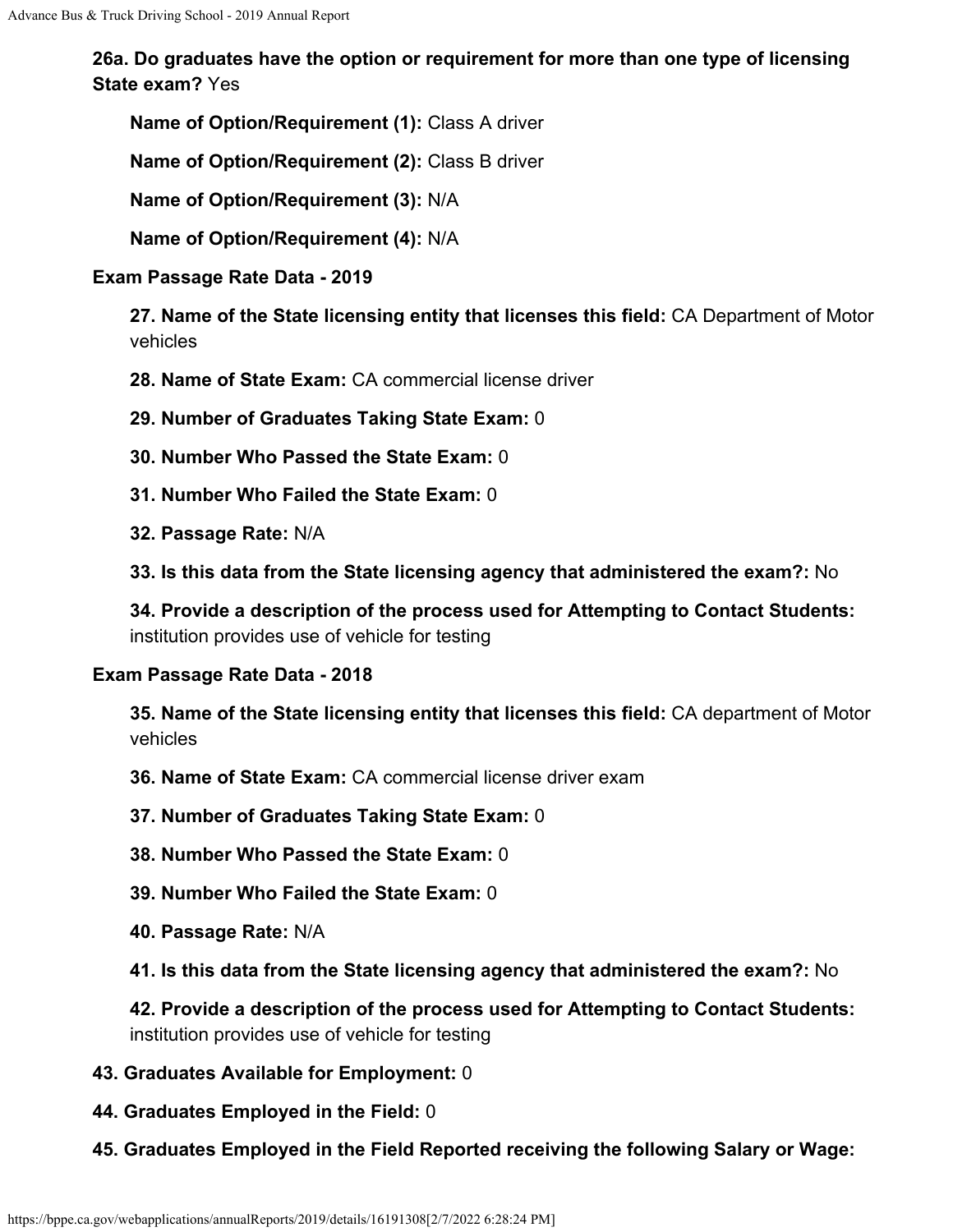- **\$5,001 \$10,000:** 0
- **\$10,001 \$15,000:** 0
- **\$15,001 \$20,000:** 0
- **\$20,001 \$25,000:** 0
- **\$25,001 \$30,000:** 0
- **\$30,001 \$35,000:** 0
- **\$35,001 \$40,000:** 0
- **\$40,001 \$45,000:** 0
- **\$45,001 \$50,000:** 0
- **\$50,001 \$55,000:** 0
- **\$55,001 \$60,000:** 0
- **\$60,001 \$65,000:** 0
- **\$65,001 \$70,000:** 0
- **\$70,001 \$75,000:** 0
- **\$75,001 \$80,000:** 0
- **\$80,001 \$85,000:** 0
- **\$85,001 \$90,000:** 0
- **\$90,001 \$95,000:** 0
- **\$95,001 \$100,000:** 0
- **Over \$100,000:** 0

#### **1. Report Year:** 2019

- **2. Institution Code:** 16191308
- **3. Institution Name:** Advance Bus & Truck Driving School
- **4. Name of Program:** Advanced Commercial Drivers Class A
- **5. Program Level:** Diploma/Certificate

**6. Select the Classification of Instructional Programs (CIP) Code that applies to this educational program:** 49.0205 - Truck and Bus Driver/Commercial Vehicle Operation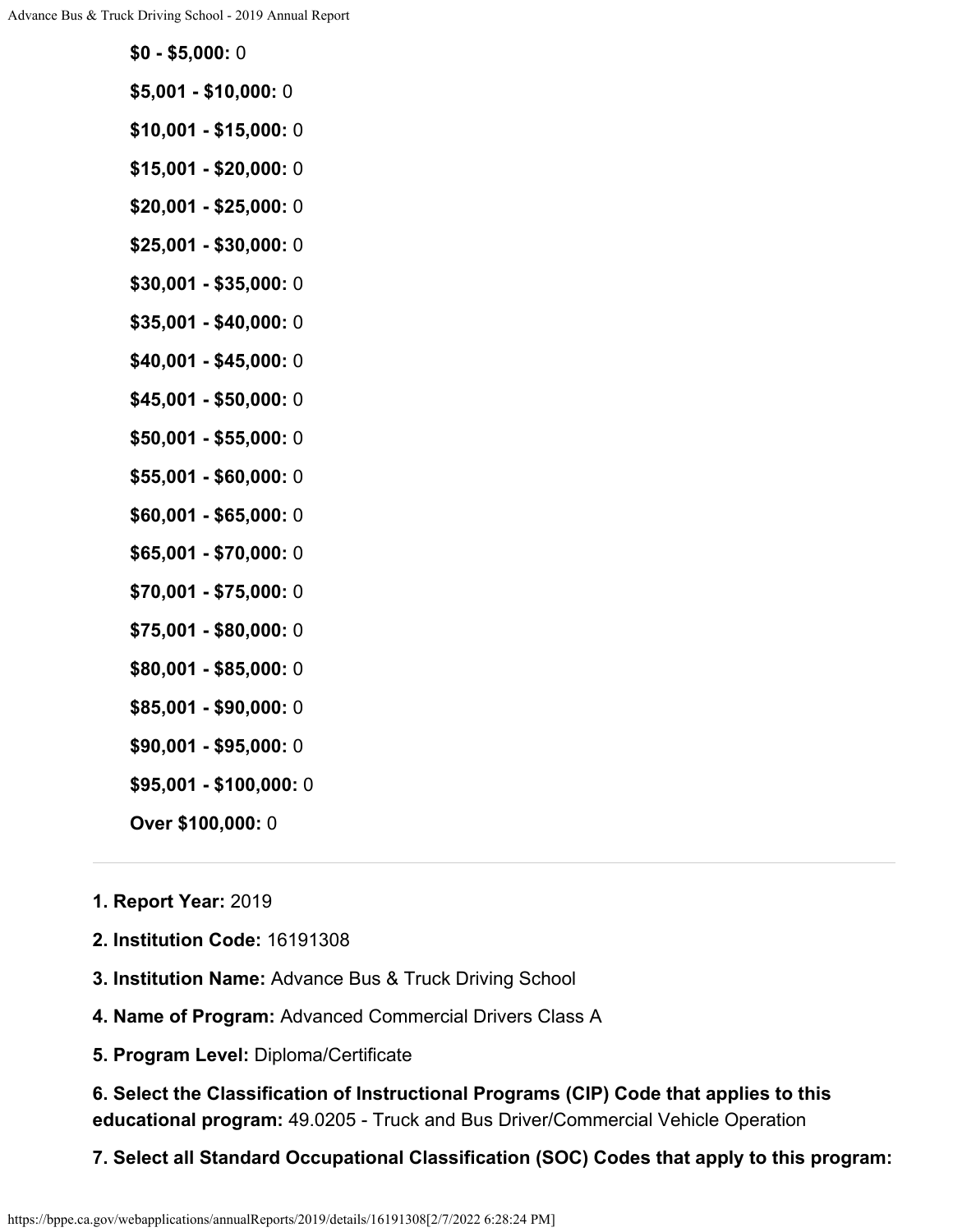53-3032 - Heavy and Tractor-Trailer Truck Drivers53-3033 - Light Truck Drivers,

**8. Number of Degrees, Diplomas or Certificates Awarded:** 19

**9. Total Charges for this Program:** \$5,461.75

**10. The percentage of enrolled students in the reporting year receiving federal student loans to pay for this program:** 0

**11. The percentage of graduates in the reporting year who took out federal student loans to pay for this program:** 0

**12. Number of Students Who Began the Program:** 19

**13. Number of Students Available for Graduation:** 19

- **14. Number of On-time Graduates:** 13
- **15. Completion Rate:** 68.42
- **16. 150% Graduates?:** 19
- **17. 150% Completion Rate:** 100

**18. Is the above data taken from the Integrated Postsecondary Education Data System (IPEDS) of the United States Department of Education?:** No

- **19. Graduates Available for Employment:** 19
- **20. Graduates Employed in the Field:** 15
- **21. Placement Rate:** 78.95
- **22. Graduates employed in the field**

**22a. 20 to 29 hours per week:** 0

- **22b. at least 30 hours per week:** 15
- **23. Indicate the number of graduates employed**

**23a. In a single position in the field of study:** 15

**23b. In concurrent aggregated positions in the field of study (2 or more positions at the same time):** 0

**23c. Freelance/self-employed:** 0

**23d. By the institution or an employer owned by the institution, or an employer who shares ownership with the institution:** 0

**24. Does this "Program" lead to a certificate or degree related to one or more of the following allied health professionals that requires clinical training?:** No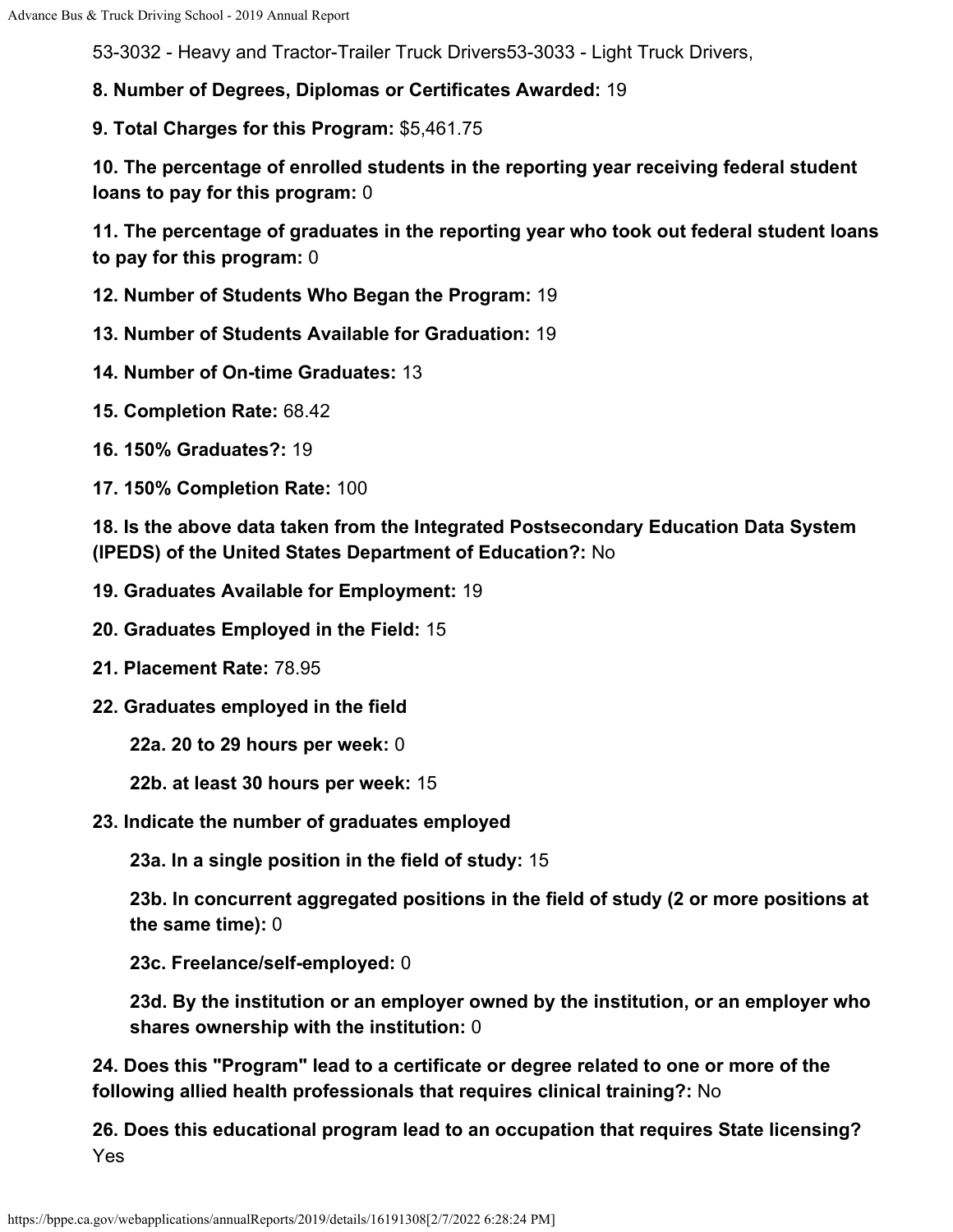**Name of Option/Requirement (1):** Class A driver

**Name of Option/Requirement (2):** Class B driver

**Name of Option/Requirement (3):** N/A

**Name of Option/Requirement (4):** N/A

## **Exam Passage Rate Data - 2019**

**27. Name of the State licensing entity that licenses this field:** State of California Department of Motor Vehicles

**28. Name of State Exam:** Commercial Driver License Exam

**29. Number of Graduates Taking State Exam:** 16

- **30. Number Who Passed the State Exam:** 5
- **31. Number Who Failed the State Exam:** 11
- **32. Passage Rate:** 31.25

**33. Is this data from the State licensing agency that administered the exam?:** No

**34. Provide a description of the process used for Attempting to Contact Students:** Institution provides vehicle for student to take state exam.

#### **Exam Passage Rate Data - 2018**

**35. Name of the State licensing entity that licenses this field:** State of California Department of Motor Vehicles

- **36. Name of State Exam:** California commercial driver exam
- **37. Number of Graduates Taking State Exam:** 25
- **38. Number Who Passed the State Exam:** 9
- **39. Number Who Failed the State Exam:** 16
- **40. Passage Rate:** 36
- **41. Is this data from the State licensing agency that administered the exam?:** No

**42. Provide a description of the process used for Attempting to Contact Students:** institution provides student the use of the vehicle for testing

- **43. Graduates Available for Employment:** 19
- **44. Graduates Employed in the Field:** 15
- **45. Graduates Employed in the Field Reported receiving the following Salary or Wage:**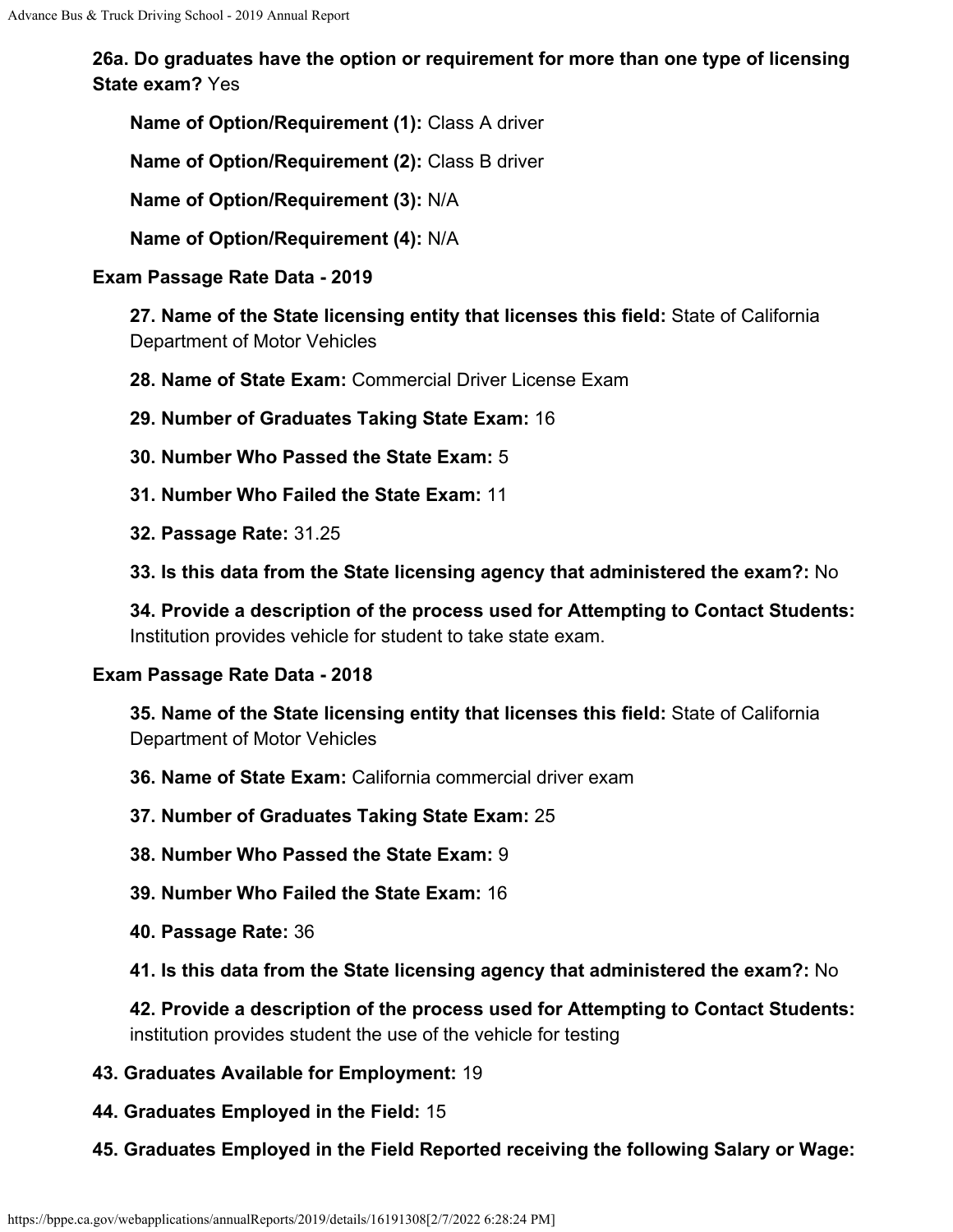- **\$5,001 \$10,000:** 0
- **\$10,001 \$15,000:** 0
- **\$15,001 \$20,000:** 0
- **\$20,001 \$25,000:** 1
- **\$25,001 \$30,000:** 2
- **\$30,001 \$35,000:** 3
- **\$35,001 \$40,000:** 3
- **\$40,001 \$45,000:** 3
- **\$45,001 \$50,000:** 1
- **\$50,001 \$55,000:** 0
- **\$55,001 \$60,000:** 1
- **\$60,001 \$65,000:** 0
- **\$65,001 \$70,000:** 0
- **\$70,001 \$75,000:** 1
- **\$75,001 \$80,000:** 0
- **\$80,001 \$85,000:** 0
- **\$85,001 \$90,000:** 0
- **\$90,001 \$95,000:** 0
- **\$95,001 \$100,000:** 0
- **Over \$100,000:** 0

#### **1. Report Year:** 2019

- **2. Institution Code:** 16191308
- **3. Institution Name:** Advance Bus & Truck Driving School
- **4. Name of Program:** Super Session Commercial Drivers Class A with passenger endorsement
- **5. Program Level:** Diploma/Certificate

**6. Select the Classification of Instructional Programs (CIP) Code that applies to this educational program:** 49.0205 - Truck and Bus Driver/Commercial Vehicle Operation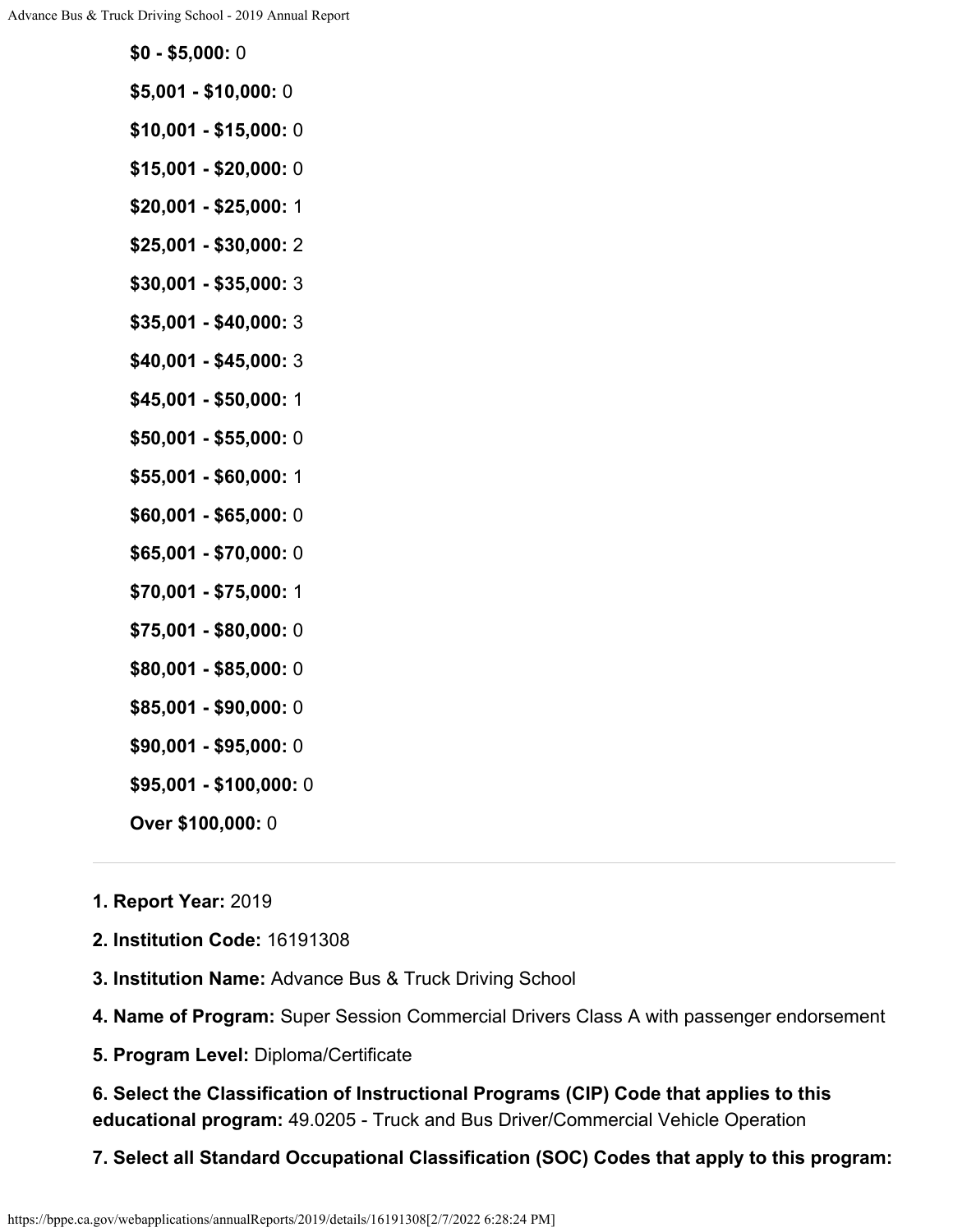53-3032 - Heavy and Tractor-Trailer Truck Drivers53-3052 - Bus Drivers,

**8. Number of Degrees, Diplomas or Certificates Awarded:** 76

**9. Total Charges for this Program:** \$5,870.00

**10. The percentage of enrolled students in the reporting year receiving federal student loans to pay for this program:** 0

**11. The percentage of graduates in the reporting year who took out federal student loans to pay for this program:** 0

**12. Number of Students Who Began the Program:** 85

**13. Number of Students Available for Graduation:** 85

- **14. Number of On-time Graduates:** 71
- **15. Completion Rate:** 83.53
- **16. 150% Graduates?:** N/A
- **17. 150% Completion Rate:** N/A

**18. Is the above data taken from the Integrated Postsecondary Education Data System (IPEDS) of the United States Department of Education?:** No

- **19. Graduates Available for Employment:** 76
- **20. Graduates Employed in the Field:** 54
- **21. Placement Rate:** 71.05
- **22. Graduates employed in the field**

**22a. 20 to 29 hours per week:** 0

- **22b. at least 30 hours per week:** 54
- **23. Indicate the number of graduates employed**

**23a. In a single position in the field of study:** 54

**23b. In concurrent aggregated positions in the field of study (2 or more positions at the same time):** 0

**23c. Freelance/self-employed:** 2

**23d. By the institution or an employer owned by the institution, or an employer who shares ownership with the institution:** 2

**24. Does this "Program" lead to a certificate or degree related to one or more of the following allied health professionals that requires clinical training?:** No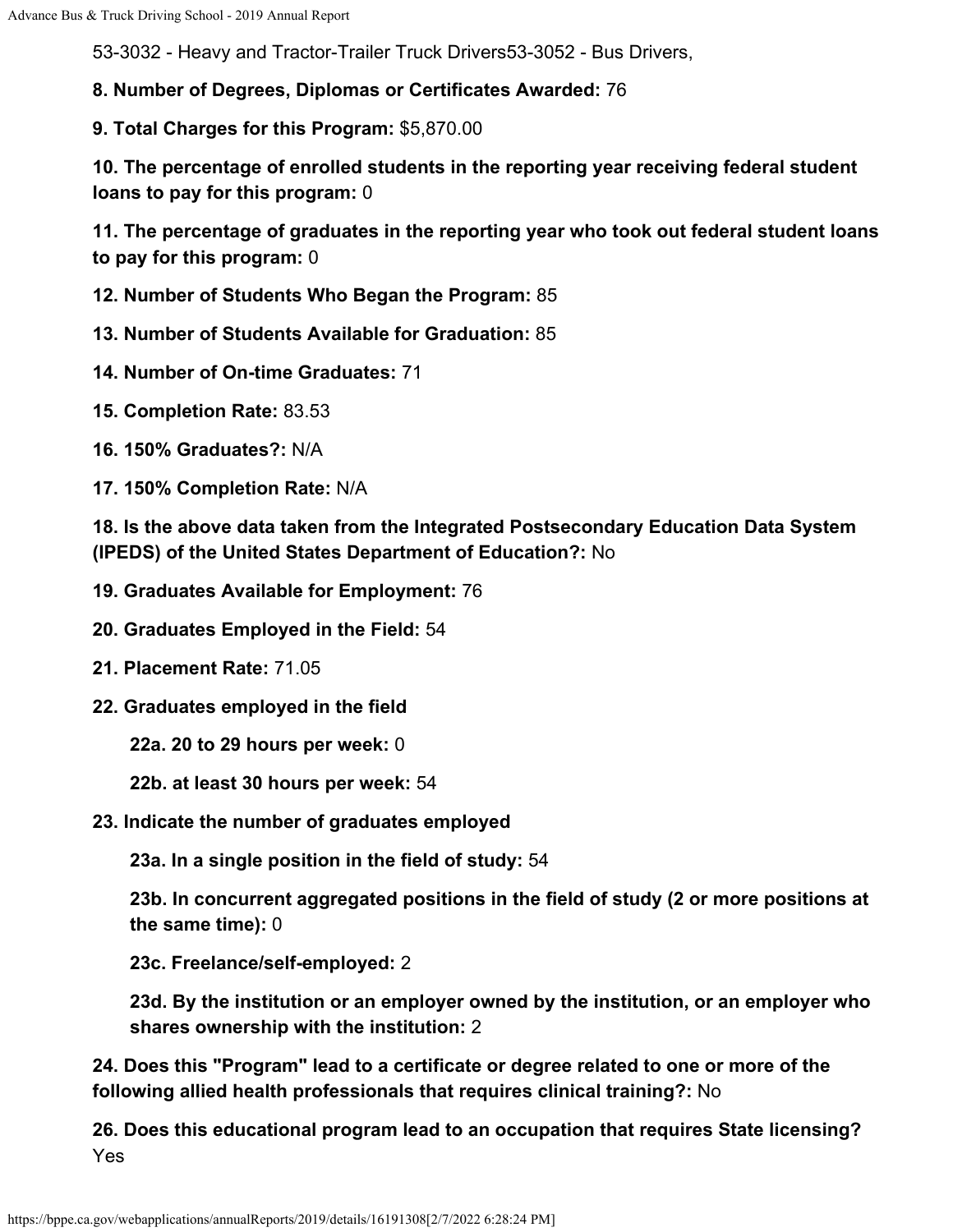**Name of Option/Requirement (1):** Class A license

**Name of Option/Requirement (2):** class B license

**Name of Option/Requirement (3):** Class B with passenger endorsement

**Name of Option/Requirement (4):** N/A

#### **Exam Passage Rate Data - 2019**

**27. Name of the State licensing entity that licenses this field:** CA Department of Motor vehicles

**28. Name of State Exam:** CA commercial license driver exam

**29. Number of Graduates Taking State Exam:** 72

- **30. Number Who Passed the State Exam:** 21
- **31. Number Who Failed the State Exam:** 51
- **32. Passage Rate:** 29.17

**33. Is this data from the State licensing agency that administered the exam?:** No

**34. Provide a description of the process used for Attempting to Contact Students:** the institution provides the student use of the vehicle for testing

#### **Exam Passage Rate Data - 2018**

**35. Name of the State licensing entity that licenses this field:** CA department of motor vehicles

**36. Name of State Exam:** CA commercial license driver

**37. Number of Graduates Taking State Exam:** 50

**38. Number Who Passed the State Exam:** 14

**39. Number Who Failed the State Exam:** 36

- **40. Passage Rate:** 28
- **41. Is this data from the State licensing agency that administered the exam?:** No

**42. Provide a description of the process used for Attempting to Contact Students:** institution provides the use of the vehicle for testing

- **43. Graduates Available for Employment:** 76
- **44. Graduates Employed in the Field:** 54
- **45. Graduates Employed in the Field Reported receiving the following Salary or Wage:**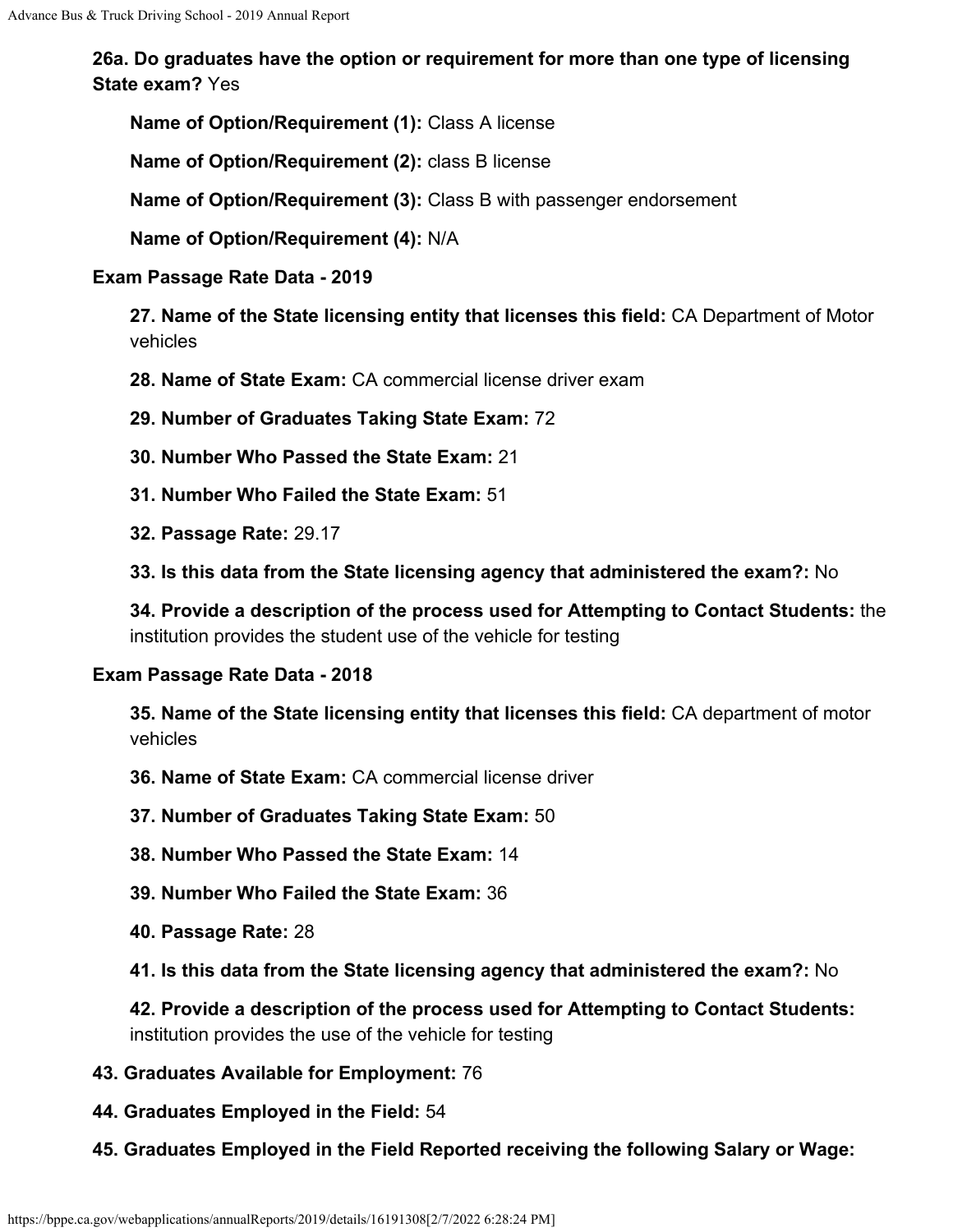- **\$5,001 \$10,000:** 0
- **\$10,001 \$15,000:** 0
- **\$15,001 \$20,000:** 0
- **\$20,001 \$25,000:** 0
- **\$25,001 \$30,000:** 0
- **\$30,001 \$35,000:** 2
- **\$35,001 \$40,000:** 12
- **\$40,001 \$45,000:** 20
- **\$45,001 \$50,000:** 21
- **\$50,001 \$55,000:** 0
- **\$55,001 \$60,000:** 0
- **\$60,001 \$65,000:** 0
- **\$65,001 \$70,000:** 0
- **\$70,001 \$75,000:** 0
- **\$75,001 \$80,000:** 0
- **\$80,001 \$85,000:** 0
- **\$85,001 \$90,000:** 0
- **\$90,001 \$95,000:** 0
- **\$95,001 \$100,000:** 0
- **Over \$100,000:** 0

#### **1. Report Year:** 2019

- **2. Institution Code:** 16191308
- **3. Institution Name:** Advance Bus & Truck Driving School
- **4. Name of Program:** Advanced Commercial Driver Class B-Truck or Bus
- **5. Program Level:** Diploma/Certificate

**6. Select the Classification of Instructional Programs (CIP) Code that applies to this educational program:** 49.0205 - Truck and Bus Driver/Commercial Vehicle Operation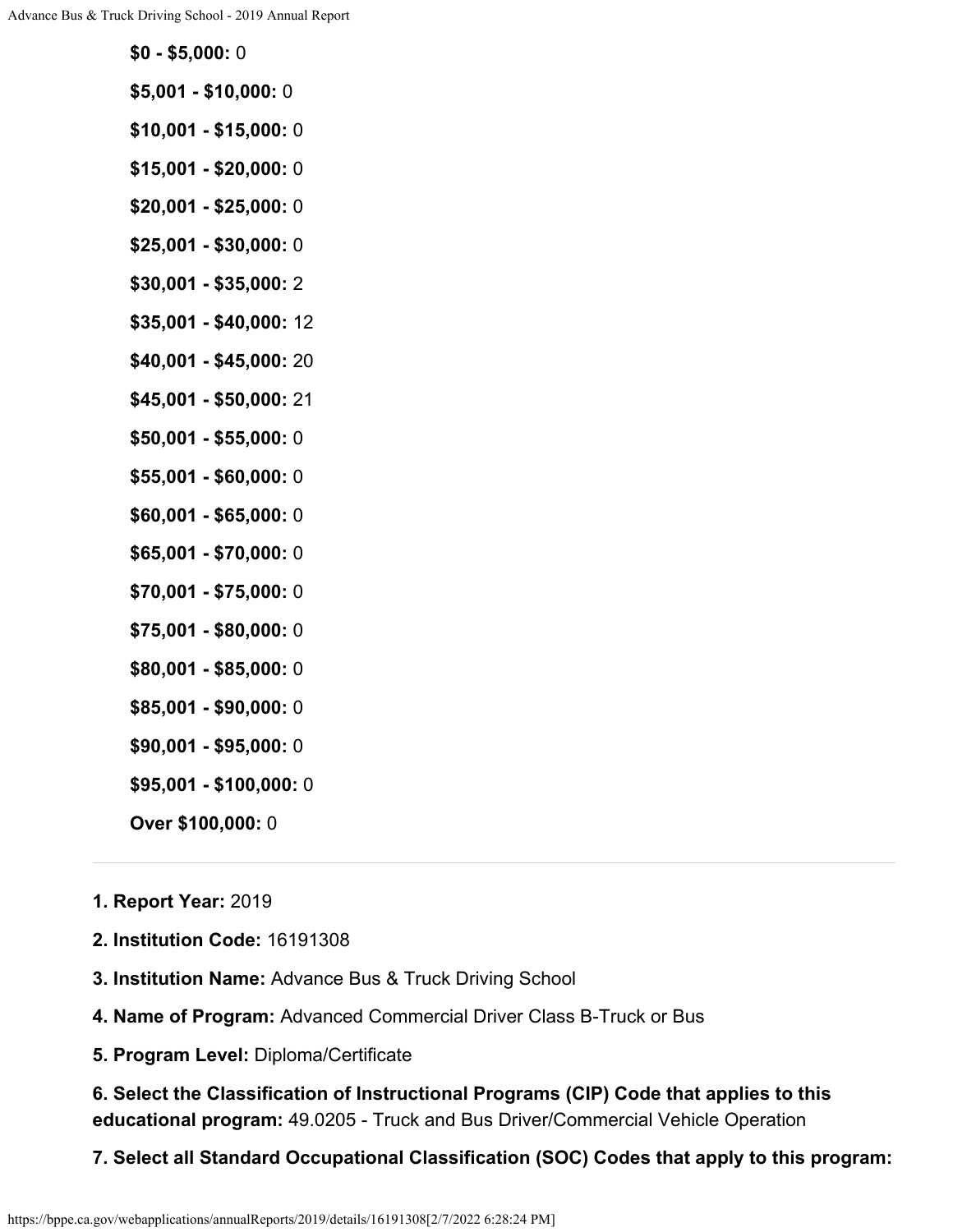53-3032 - Heavy and Tractor-Trailer Truck Drivers53-3052 - Bus Drivers,

**8. Number of Degrees, Diplomas or Certificates Awarded:** 4

**9. Total Charges for this Program:** \$3,770.00

**10. The percentage of enrolled students in the reporting year receiving federal student loans to pay for this program:** 0

**11. The percentage of graduates in the reporting year who took out federal student loans to pay for this program:** 0

**12. Number of Students Who Began the Program:** 4

**13. Number of Students Available for Graduation:** 4

**14. Number of On-time Graduates:** 4

**15. Completion Rate:** 100

**16. 150% Graduates?:** N/A

**17. 150% Completion Rate:** N/A

**18. Is the above data taken from the Integrated Postsecondary Education Data System (IPEDS) of the United States Department of Education?:** No

**19. Graduates Available for Employment:** 4

**20. Graduates Employed in the Field:** 2

**21. Placement Rate:** 50

**22. Graduates employed in the field**

**22a. 20 to 29 hours per week:** 0

**22b. at least 30 hours per week:** 2

**23. Indicate the number of graduates employed**

**23a. In a single position in the field of study:** 2

**23b. In concurrent aggregated positions in the field of study (2 or more positions at the same time):** 0

**23c. Freelance/self-employed:** 0

**23d. By the institution or an employer owned by the institution, or an employer who shares ownership with the institution:** 0

**24. Does this "Program" lead to a certificate or degree related to one or more of the following allied health professionals that requires clinical training?:** No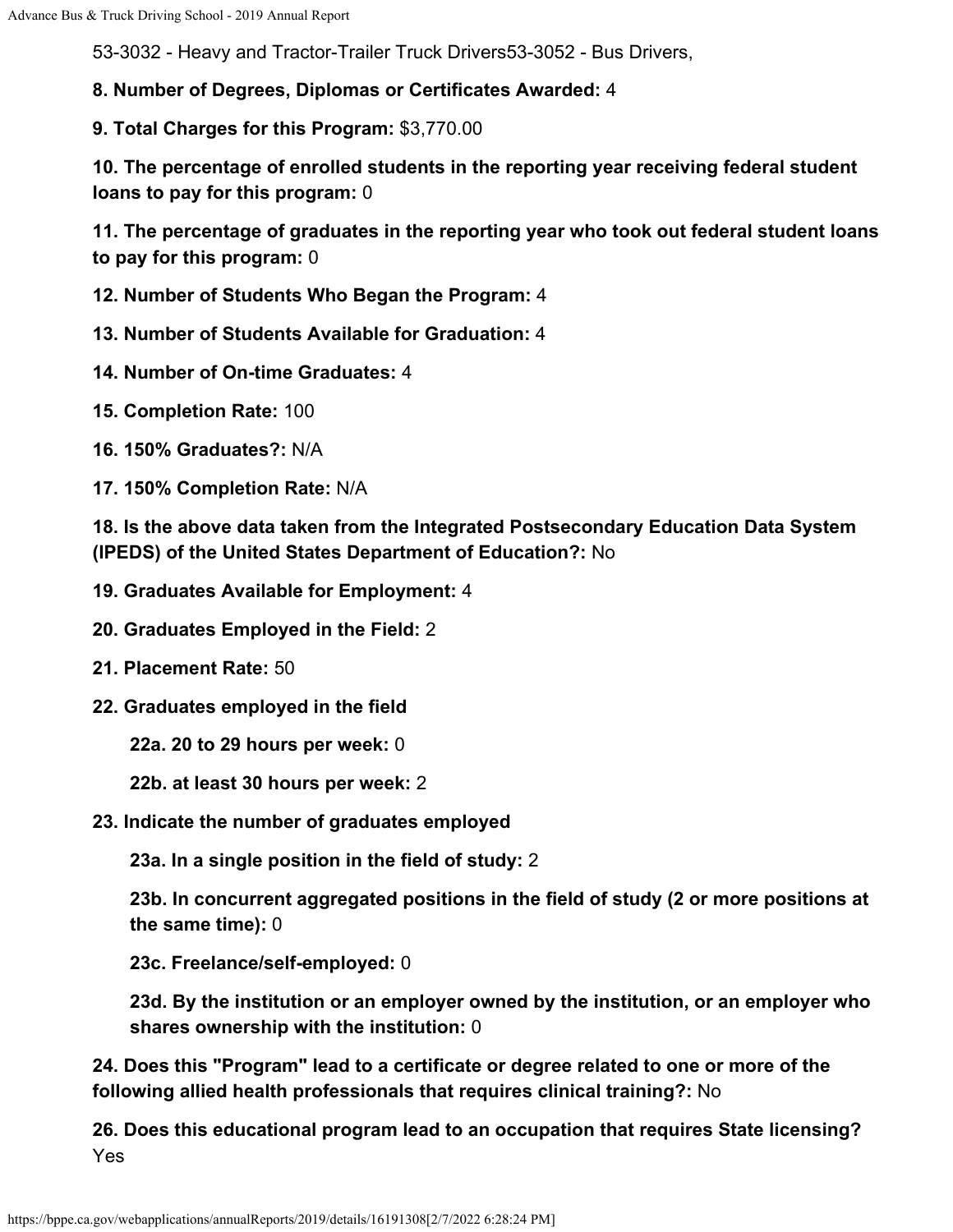**Name of Option/Requirement (1):** Class B truck driver

**Name of Option/Requirement (2):** Class B passenger endorsement

**Name of Option/Requirement (3):** N/A

**Name of Option/Requirement (4):** N/A

#### **Exam Passage Rate Data - 2019**

**27. Name of the State licensing entity that licenses this field:** california Department of Motor Vehicles

**28. Name of State Exam:** California commercial driver license

**29. Number of Graduates Taking State Exam:** 1

- **30. Number Who Passed the State Exam:** 0
- **31. Number Who Failed the State Exam:** 1
- **32. Passage Rate:** 0

**33. Is this data from the State licensing agency that administered the exam?:** No

**34. Provide a description of the process used for Attempting to Contact Students:** the institution provided the student to utilize the vehicle to take the exam.

#### **Exam Passage Rate Data - 2018**

**35. Name of the State licensing entity that licenses this field:** california department of motor vehicles

**36. Name of State Exam:** california commercial license

**37. Number of Graduates Taking State Exam:** 4

**38. Number Who Passed the State Exam:** 0

- **39. Number Who Failed the State Exam:** 4
- **40. Passage Rate:** 0
- **41. Is this data from the State licensing agency that administered the exam?:** No

**42. Provide a description of the process used for Attempting to Contact Students:** the institution provides the vehicle for the student to take the exam

- **43. Graduates Available for Employment:** 4
- **44. Graduates Employed in the Field:** 2
- **45. Graduates Employed in the Field Reported receiving the following Salary or Wage:**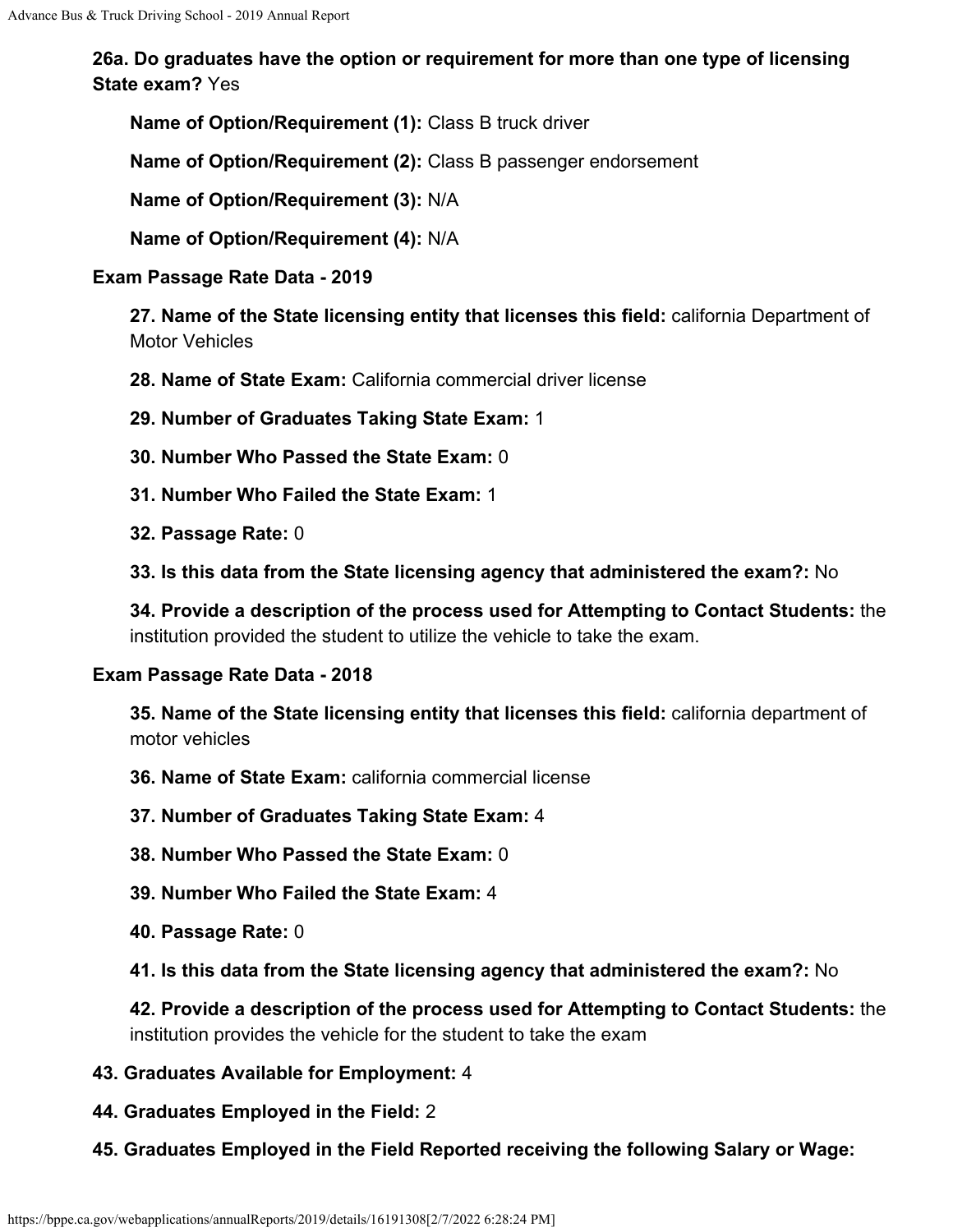- **\$5,001 \$10,000:** 0
- **\$10,001 \$15,000:** 0
- **\$15,001 \$20,000:** 0
- **\$20,001 \$25,000:** 0
- **\$25,001 \$30,000:** 0
- **\$30,001 \$35,000:** 0
- **\$35,001 \$40,000:** 1
- **\$40,001 \$45,000:** 1
- **\$45,001 \$50,000:** 0
- **\$50,001 \$55,000:** 0
- **\$55,001 \$60,000:** 0
- **\$60,001 \$65,000:** 0
- **\$65,001 \$70,000:** 0
- **\$70,001 \$75,000:** 0
- **\$75,001 \$80,000:** 0
- **\$80,001 \$85,000:** 0
- **\$85,001 \$90,000:** 0
- **\$90,001 \$95,000:** 0
- **\$95,001 \$100,000:** 0
- **Over \$100,000:** 0

# Branch Data:

No Branch Data was inputted by this Institution.

# Satellite Data:

No Satellite Data was inputted by this Institution.

## [Back to Top](#page-0-0) [Conditions of Use](https://www.ca.gov/use/) [Privacy Policy](http://www.dca.ca.gov/about_dca/privacy_policy.shtml)